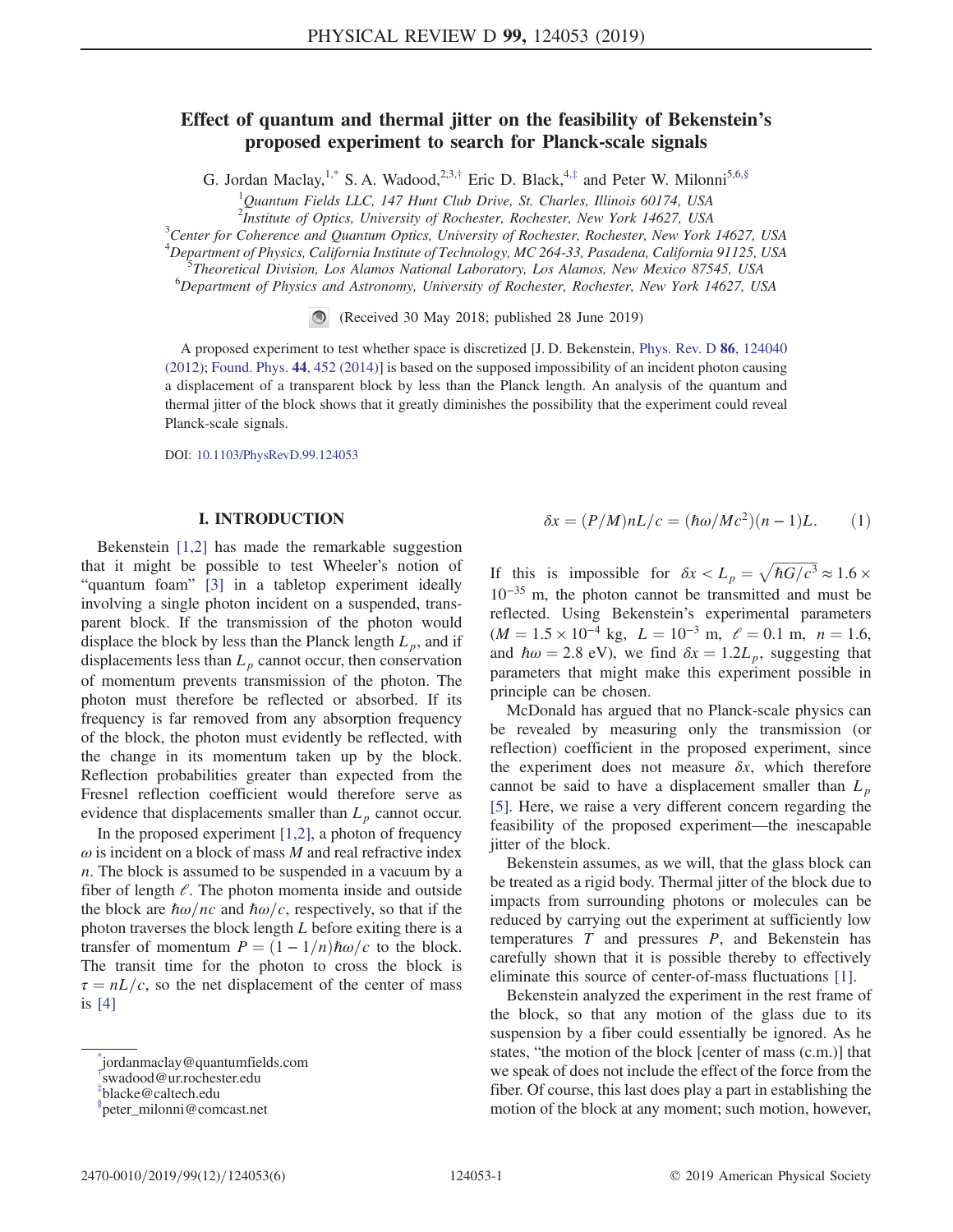is not considered here because we work in the block c.m.'s Lorentz frame at the moment of photon ingress [\[1\]](#page-5-0)." Because of the low fundamental frequency of this oscillator, about 10 Hz, and the short transit time,  $\tau \approx 5$  ps, this assumption seems reasonable. However, when we analyze the suspended glass as a quantum harmonic oscillator, it becomes apparent that the jitter, relative to the Planck length, is so great that no Lorentz frame exists for the required amount of time.

In the following section, we analyze the system as a quantum harmonic oscillator [\[6\]](#page-5-4) with arbitrary  $\hbar \omega/k_BT$ and calculate the position and momentum fluctuations associated with internal damping of the mechanical system, an effect not considered by Bekenstein. We consider temperatures  $T = 0$  K (zero-point motion) as well as  $T > \hbar \omega / k_B$ . Although thermal effects for  $T = 1$  K result in a rms jitter some 5 orders of magnitude greater than that for zero-point jitter, the nonreducible zero-point jitter alone makes the success of the experiment as proposed very unlikely. We regard the computed jitter as a real-time phenomenon [\[7\]](#page-5-5), and not solely a reflection of the measured variability in a set of identically prepared systems. In Sec. [III](#page-3-0), we consider the effect of the momentum transfer on the ground state of the oscillator and show that its effect on the ground-state jitter is completely negligible. In Sec. [IV,](#page-4-0) we take a different perspective on the proposed experiment; we estimate the probability that the momentum of the block encountered by the incident photon is sufficiently small that the displacement of the block during the photon transit would be about a Planck length, in which case the proposed experiment to test for a Planck-scale signal might be feasible. Our conclusions are briefly summarized in Sec. [V.](#page-4-1)

#### II. LANGEVIN NOISE ANALYSIS OF JITTER

The block is suspended by a fiber of length  $\ell$  and acts as a harmonic oscillator with a natural oscillation angular frequency  $\omega_0 = \sqrt{g/\ell}$  for small angular displacements from the vertical. For Beckenstein's parameters,  $\omega_0 \approx 9.9$  rad/s, and the corresponding frequency is about 1.6 Hz.

Consider the fluctuations in the displacement of the block associated with internal damping in the mechanical system, which Saulson has analyzed classically using a model based on a complex spring constant [\[8,9\].](#page-5-6) The damping characterized by the complex spring constant implies, by the fluctuation-dissipation theorem, that there must be fluctuations in the center of mass  $(x)$ . For our purposes, it is convenient to work with an equation of motion given approximately, as described by Saulson, by

$$
\ddot{x} + \omega_0^2 x + i\omega_0^2 \phi x = \frac{1}{M} F(t), \qquad (2)
$$

where  $i\omega_0^2 \phi$  is the complex spring constant [\[8\]](#page-5-6) and  $F(t)$  is a Langevin noise force.  $\phi$  may be assumed to be very small, say  $\phi \approx 10^{-6}$  for a weakly damped system [\[10\]](#page-5-7). The noise is assumed to result from the coupling of the system to a thermal reservoir of oscillators with raising and lowering operators a and  $a^{\dagger}$ ,

$$
F(t) = C \left[ \int_0^\infty d\omega a(\omega) e^{-i\omega t} + \int_0^\infty a^\dagger(\omega) e^{i\omega t} \right], \quad (3)
$$

with

$$
[a(\omega), a(\omega')] = 0, \qquad [a(\omega), a^{\dagger}(\omega')] = \delta(\omega - \omega'). \qquad (4)
$$

The constant  $C$  is defined as

$$
C = \left(\frac{M\hbar\omega_0^2\phi}{\pi}\right)^{1/2}.\tag{5}
$$

This will be seen to be consistent with expressions obtained by Saulson [\[8\]](#page-5-6) and is the form implied by the fluctuationdissipation theorem.

The steady-state solutions for x and  $p = M\dot{x}$  are

$$
x(t) = \frac{C}{M} \left[ \int_0^\infty \frac{d\omega a(\omega)e^{-i\omega t}}{\omega_0^2 - \omega^2 + i\omega_0^2 \phi} + \int_0^\infty \frac{d\omega a^\dagger(\omega)e^{i\omega t}}{\omega_0^2 - \omega^2 + i\omega_0^2 \phi} \right]
$$
(6)

and

$$
p(t) = iC \bigg\{ -\int_0^\infty \frac{d\omega \omega a(\omega)e^{-i\omega t}}{\omega_0^2 - \omega^2 + i\omega_0^2 \phi} + \int_0^\infty \frac{d\omega \omega a^\dagger(\omega)e^{i\omega t}}{\omega_0^2 - \omega^2 + i\omega_0^2 \phi} \bigg\}.
$$
\n(7)

For the reservoir maintaining thermal equilibrium at temperature T,

$$
\langle a^{\dagger}(\omega)a(\omega')\rangle = \delta(\omega - \omega') \frac{1}{e^{\hbar\omega/k_B T} - 1},
$$
 (8)

$$
\langle a(\omega)a^{\dagger}(\omega')\rangle = \delta(\omega - \omega') \left[1 + \frac{1}{e^{\hbar \omega/k_B T} - 1}\right], \quad (9)
$$

and

$$
\langle a(\omega)a(\omega')\rangle = 0, \qquad (10)
$$

from which we obtain, for example,

$$
\langle x^2(t) \rangle = \frac{C^2}{M^2} \int_0^\infty d\omega \left\{ 1 + \frac{1}{e^{\hbar \omega / k_B T} - 1} + \frac{1}{e^{\hbar \omega / k_B T} - 1} \right\}
$$

$$
\times \frac{1}{(\omega^2 - \omega_0^2)^2 + \omega_0^4 \phi^2},\tag{11}
$$

and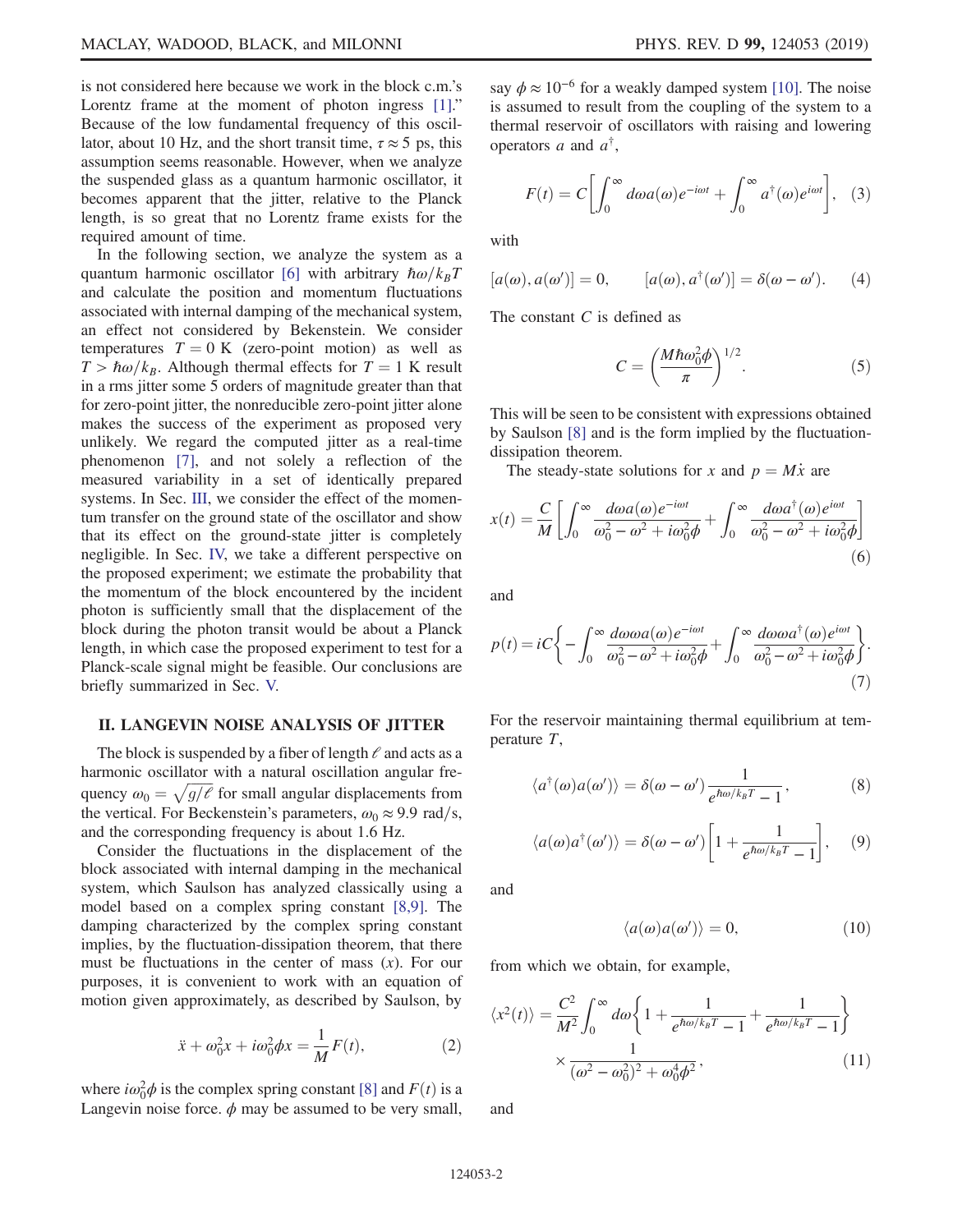$$
\langle p(t_1)p(t_2)\rangle = C^2 \int_0^\infty d\omega \left\{ \left[ 1 + \frac{1}{e^{\hbar \omega/k_B T} - 1} \right] e^{i\omega(t_2 - t_1)} + \frac{e^{-i\omega(t_2 - t_1)}}{e^{\hbar \omega/k_B T} - 1} \right\} \frac{\omega^2}{(\omega^2 - \omega_0^2)^2 + \omega_0^4 \phi^2}.
$$
 (12)

For the 100 mm fiber length assumed by Bekenstein,  $\omega_0 = \sqrt{g/\ell} \approx 10 \text{ rad/s}, \text{ and } k_B T \gg \hbar \omega_0 \text{ for realizable}$ temperatures. Then,  $k_BT \gg \hbar \omega$  for frequencies that contribute significantly to the integrals, and [\[11\]](#page-5-8)

$$
\langle x^2(t) \rangle \cong \frac{2\omega_0^2 \phi k_B T}{\pi M} \int_0^\infty \frac{d\omega}{\omega [(\omega^2 - \omega_0^2)^2 + \omega_0^4 \phi^2]},\qquad(13)
$$

<span id="page-2-1"></span>which is equivalent to Eq. [\(16\)](#page-2-0) of Saulson's paper [\[8\]](#page-5-6), and

$$
\langle p(t_1)p(t_2)\rangle \cong \frac{2\omega_0^2 \phi M k_B T}{\pi} \int_0^\infty \frac{d\omega \omega \cos \omega (t_1 - t_2)}{(\omega^2 - \omega_0^2)^2 + \omega_0^4 \phi^2}.
$$
 (14)

<span id="page-2-2"></span>We define the variance

$$
\langle \delta x^2(\tau) \rangle = \frac{1}{M^2} \int_0^{\tau} dt_1 \int_0^{\tau} dt_2 \langle p(t_1)p(t_2) \rangle \qquad (15)
$$

<span id="page-2-0"></span>in the position of the block over the interval of the photon transit time  $\tau \approx 5$  ps and obtain, from [\(14\)](#page-2-1),

$$
\langle \delta x^2(\tau) \rangle = \frac{2\omega_0^2 \phi k_B T}{\pi M} \int_0^\infty \frac{d\omega \omega}{(\omega^2 - \omega_0^2)^2 + \omega_0^4 \phi^2}
$$

$$
\times \int_0^\tau dt_1 \int_0^\tau dt_2 \cos \omega (t_1 - t_2)
$$

$$
= \frac{2\omega_0^2 \phi k_B T}{\pi M} \tau^2 \int_0^\infty \frac{d\omega \omega}{(\omega^2 - \omega_0^2)^2 + \omega_0^4 \phi^2} \frac{\sin^2 \frac{1}{2} \omega \tau}{(\frac{1}{2} \omega \tau)^2}.
$$
(16)

<span id="page-2-3"></span>Since  $\phi \ll 1$ , and  $\tau$  is extremely small compared to  $\omega_0^{-1}$ , the sinc function is very broad compared to the function in the integrand that peaks at  $\omega = \omega_0$ , and so

$$
\langle \delta x^2(\tau) \rangle \cong \frac{2\omega_0^2 \phi k_B T}{\pi M} \tau^2 \frac{\sin^2 \frac{1}{2} \omega_0 \tau}{(\frac{1}{2} \omega_0 \tau)^2} \int_0^\infty \frac{\omega d\omega}{(\omega^2 - \omega_0^2)^2 + \omega_0^4 \phi^2}
$$

$$
\cong \frac{k_B T}{M} \tau^2,
$$
(17)

where we have approximated the sinc function multiplying the integral by 1, since  $\omega_0 \tau \approx 10^{-11}$ . This result for  $\langle \delta x^2(\tau) \rangle$ is just  $(\omega_0 \tau)^2$  times the thermal equilibrium value  $k_B T/M\omega_0^2$  of  $\langle x^2 \rangle$  given by the equipartition theorem. The parameter  $\phi$  characterizing the internal damping does not appear because the time  $\tau$  is too short for any damping to occur.

The rms displacement  $\langle \delta x^2(\tau) \rangle^{1/2}$  over the transit time  $\tau$ due to internal damping and the consequent fluctuations is the thermal velocity  $(k_BT/M)^{1/2}$  times  $\tau$  and is much greater than the Planck length. For the parameters assumed by Bekenstein, for example,  $[\langle \delta x^2(\tau) \rangle]^{1/2} \approx$  $1.6 \times 10^{-21} \sqrt{T(K)} \text{ m} \approx 10^{14} \sqrt{T(K)} L_p$ . The thermal jitter of the block thus makes it impossible, as a practical matter, "to sidestep the onerous requirement of localization of a probe on the Planck length scale" [\[1\]](#page-5-0) for any realizable temperature.

A fundamental limit on the localization of the probe is the center-of-mass fluctuation that persists even as  $T \to 0$ . The variance  $\langle \delta x^2(\tau) \rangle_{\text{ZD}}$  in this zero-point jitter can be derived as above in the limit in which  $\phi$  and T approach 0, or more simply from the solution of the Heisenberg equation of motion for the momentum  $p(t)$ :  $p(t) = p(0) \cos \omega_0 t - M \omega_0 x(0) \sin \omega_0 t$ . Then, since  $\langle x^2(0)\rangle = \hbar/2M\omega_0$ ,  $\langle p^2(0)\rangle = M\hbar\omega_0$ , and  $\langle x(0)p(0)\rangle =$  $-\langle p(0)x(0)\rangle = i\hbar/2$  for the ground state of the oscillator, it follows from [\(15\)](#page-2-2) that

<span id="page-2-5"></span>
$$
\langle \delta x^2(\tau) \rangle_{\text{zp}} = \frac{\hbar \omega_0}{2M} \frac{\sin^2 \frac{1}{2} \omega_0 \tau}{\left(\frac{1}{2} \omega_0\right)^2} \cong \frac{\hbar \omega_0}{2M} \tau^2 \tag{18}
$$

for  $\omega_0 \tau \ll 1$ , which could have been deduced from [\(17\)](#page-2-3) by simply replacing the thermal energy  $k_BT$  by the zero-point energy  $\frac{1}{2}\hbar\omega_0$ . For the parameters assumed by Bekenstein,  $[\delta x^2(\tau)_{\text{zp}}]^{1/2} \approx 6 \times 10^7 L_p$ . The zero-point variance adds to that estimated from [\(17\)](#page-2-3) and is much smaller but would by itself make it very difficult to probe the Planck scale in the proposed experiment.

Because of the low frequency of the oscillator,  $9.9 \text{ rad/s}$ , one might argue that, despite this large variance  $\langle \delta x^2(\tau) \rangle$ , it might be possible that the jitter has, for a short time at least, a constant velocity component in some inertial frame. To investigate this possibility, we can simply compute the variance in velocity  $\langle \delta v^2(\tau) \rangle$  following the same procedure as before. We define

$$
\langle \delta v^2(\tau) \rangle = \frac{1}{M^2} \int_0^{\tau} dt_1 \int_0^{\tau} dt_2 \langle \dot{p}(t_1) \dot{p}(t_2) \rangle
$$
  
= 
$$
\int_0^{\tau} dt_1 \int_0^{\tau} dt_2 \int_0^{\infty} d\omega \frac{2\omega_0^2 \phi k_B T}{\pi M}
$$
  

$$
\times \frac{\omega^3 \cos \omega(t_1 - t_2)}{(\omega^2 - \omega_0^2)^2 + \omega_0^4 \phi^2}.
$$
 (19)

After doing the integrations, making the same approximations as before, and retaining the dominant terms, we find

$$
\langle \delta v^2(\tau) \rangle = \frac{k_B T}{M} (\omega_0 \tau)^2.
$$
 (20)

<span id="page-2-4"></span>The rms variation in velocity  $[\langle \delta v^2(\tau) \rangle]^{1/2}$  is the rms thermal velocity  $(k_BT/M)^{1/2}$  times  $(\omega_0\tau)$ . In terms of  $\langle \delta x^2(\tau) \rangle$ ,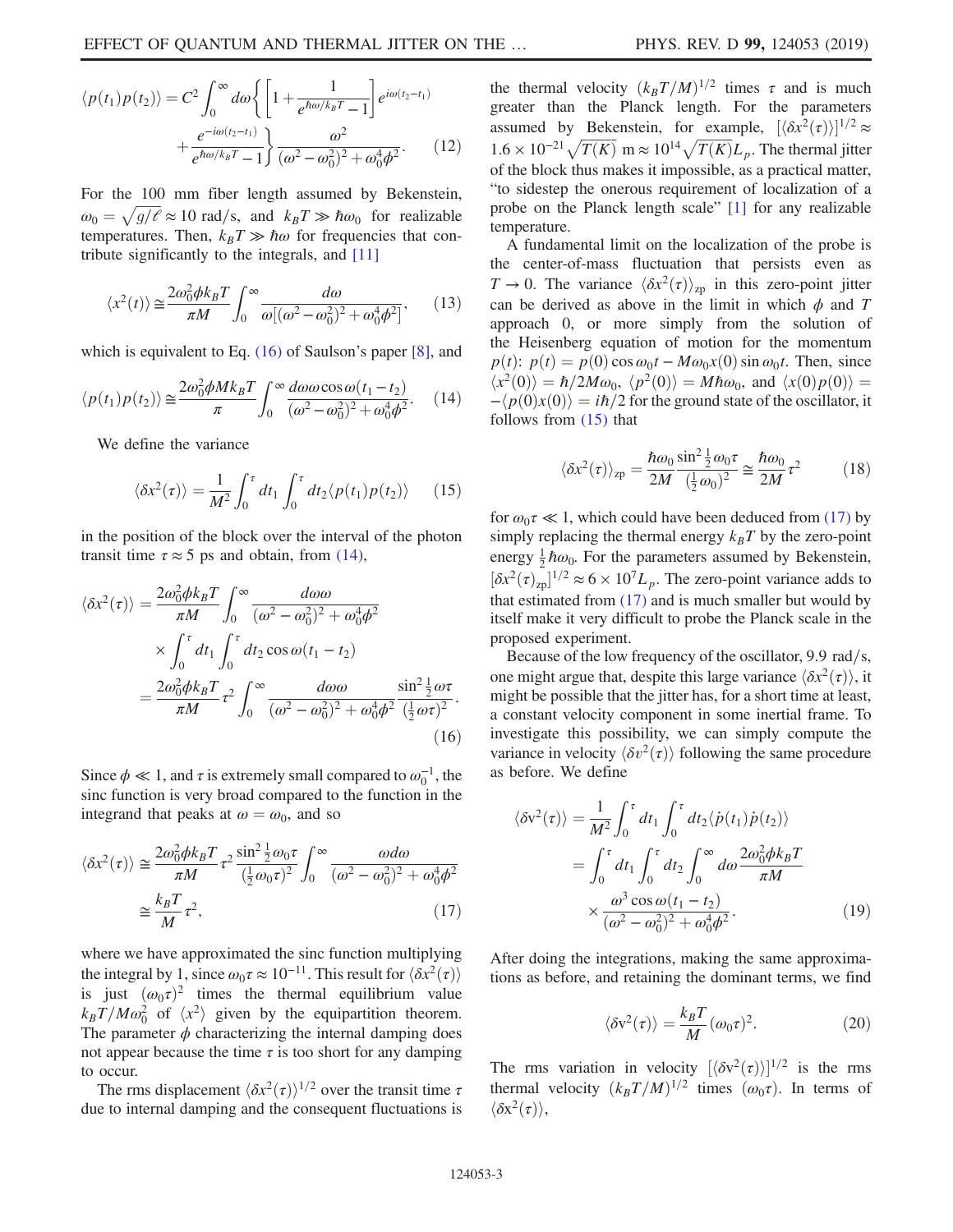$$
\langle \delta v^2(\tau) \rangle = \langle \delta x^2(\tau) \rangle \omega_0^2. \tag{21}
$$

For a temperature of 1 K,  $(\langle \delta v^2(\tau) \rangle)^{1/2} = 9.9 \times 10^{14} L_P/s$  $5250L_p/\tau$ , which suggests that we cannot simply assume an inertial frame.

Equation [\(21\)](#page-2-4) holds also for the zero-point fluctuations. For our parameters,  $(\langle \delta v^2(\tau) \rangle_{zp})^{1/2}$  is approximately 0.03  $L_p/\tau$ , where we have chosen units most appropriate to the experiment. This zero-point variance in the velocity is small enough to suggest that there is a Lorentz frame in which the block is at rest during the transit time. But this would require a temperature of approximately 10<sup>−</sup><sup>11</sup> K. For currently feasible experimental conditions, it is apparent, statistically at least, that we cannot assume that the motion during the transit time occurs in an inertial frame.

It is important in this connection to distinguish between the thermal fluctuations we have considered and those analyzed by Bekenstein [\[1,2\]](#page-5-0). The latter are "maintained by collisions of ambient gas atoms or molecules and thermal photons with the block" [\[1\]](#page-5-0) and are found by Bekenstein to be "the most troublesome source of noise" [\[1\]](#page-5-0); at any realistic temperature, this jitter would seem to completely swamp the Planck length and preclude a successful experiment. However, collisions between the block and the surrounding gas atoms could be so rare, at sufficiently low pressures, that the block is free of any jitter between atom hits. Bekenstein makes a simple estimate of the probability Π of a hit during the photon transit time and finds

$$
\Pi = nL^2 L_1 P \sqrt{\frac{3}{mc^2 k_B T}},\tag{22}
$$

where P is the pressure,  $L^2$  is the surface area of the block,  $L_1$  is the block length traversed by the photon, and m is the mass of a helium atom (helium assumed to be the ambient gas). The experiment could be feasible if  $\Pi \ll 1$ , say  $\Pi \leq .01$ . For  $T = 1$  K,  $n = 1.6$ ,  $L_1 = 1$  mm, and  $P =$ 10<sup>−</sup><sup>11</sup> Pa, this requires

$$
L \le 3 \text{ cm.} \tag{23}
$$

The experiment as envisaged by Bekenstein could therefore work if the pressure is sufficiently low and the block is sufficiently small that in some time intervals the block is free of any thermal jitter due to molecular collisions. In those intervals, the block would move with uniform velocity and be at rest in some Lorentz frame.

The fluctuations we have considered, however, are connected by the fluctuation-dissipation theorem to internal damping, specifically the dissipation of elastic energy of the fiber supporting the pendulum against gravity [\[10\]](#page-5-7). For these thermal fluctuations at the temperature  $T$  of the support system and the surroundings, there are no time intervals in which the block can be supposed to have a constant velocity during the photon transit time. The jitter due to these thermal fluctuations cannot be avoided by simply pumping out enough gas.

## <span id="page-3-0"></span>III. EFFECT OF THE MOMENTUM IMPULSE ON THE GROUND STATE OF THE OSCILLATOR

The zero-point jitter [\(18\)](#page-2-5) of the unperturbed block would alone make this experiment very difficult. In order to determine how the ground-state jitter might be altered by the momentum transfer from the photon, we consider the Hamiltonian

$$
H = \hbar \omega_0 \left( a^\dagger a + \frac{1}{2} \right) + \frac{1}{M} f(t) p, \tag{24}
$$

where  $f(t) = P[\Theta(t) - \Theta(t - \tau)]$  and  $\Theta(t)$  is the Heaviside step function. P represents the momentum transfer, while the photon is in the block during the transit time  $\tau$ . We will evaluate  $\langle \delta x^2(\tau) \rangle_{Pzp}$  using the Heisenberg equation of motion *iha* = [a, H] that follows from this Hamiltonian. The subscript Pzp refers to the ground state when the momentum impulse  $P$  is present. For the momentum and position operators during this time t where  $0 < t < \tau$ , we obtain

<span id="page-3-1"></span>
$$
p(t) = i\sqrt{\frac{M\hbar\omega_0}{2}}(a^{\dagger}(0)e^{i\omega_0 t} - a(0)e^{-i\omega_0 t}) + P(\cos\omega_0 t - 1)
$$
\n(25)

and

$$
x(t) = \sqrt{\frac{\hbar}{2M\omega_0}} (a^{\dagger}(0)e^{i\omega_0 t} + a(0)e^{-i\omega_0 t}) + \frac{P}{M\omega_0} \sin \omega_0 t.
$$
\n(26)

The first terms in these expressions are, of course, just the momentum and position operators, respectively, for the unperturbed oscillator. The remaining terms are due to the momentum impulse and are the only terms that survive when we take expectation values for the ground state:  $\langle p(\tau) \rangle_{Pzp} = P(\cos \omega_0 \tau - 1) \approx P \omega_0^2 \tau^2 / 2 \ll P$ . Similarly,  $\langle x(\tau) \rangle_{Pzp} = \frac{P}{M\omega_0} (\sin \omega_0 \tau) \approx P\tau/M \approx L_P$  by experimental design. For the variance  $\langle \delta x^2(\tau) \rangle_{\text{Pzp}}$ , we use [\(15\)](#page-2-2) and [\(25\)](#page-3-1) to obtain

$$
\langle \delta x^2(\tau) \rangle_{\text{Pzp}} = \langle \delta x^2(\tau) \rangle_{\text{zp}} + \left(\frac{P}{M\omega_0}\right)^2 (\sin \omega_0 \tau - \omega_0 \tau)^2. \tag{27}
$$

The first term is the result [\(18\)](#page-2-5) when no impulse was present, and the second term is the correction for  $P \neq 0$ . For the assumed experimental parameters,  $\omega_0 \tau \approx 10^{-11}$ , and the correction is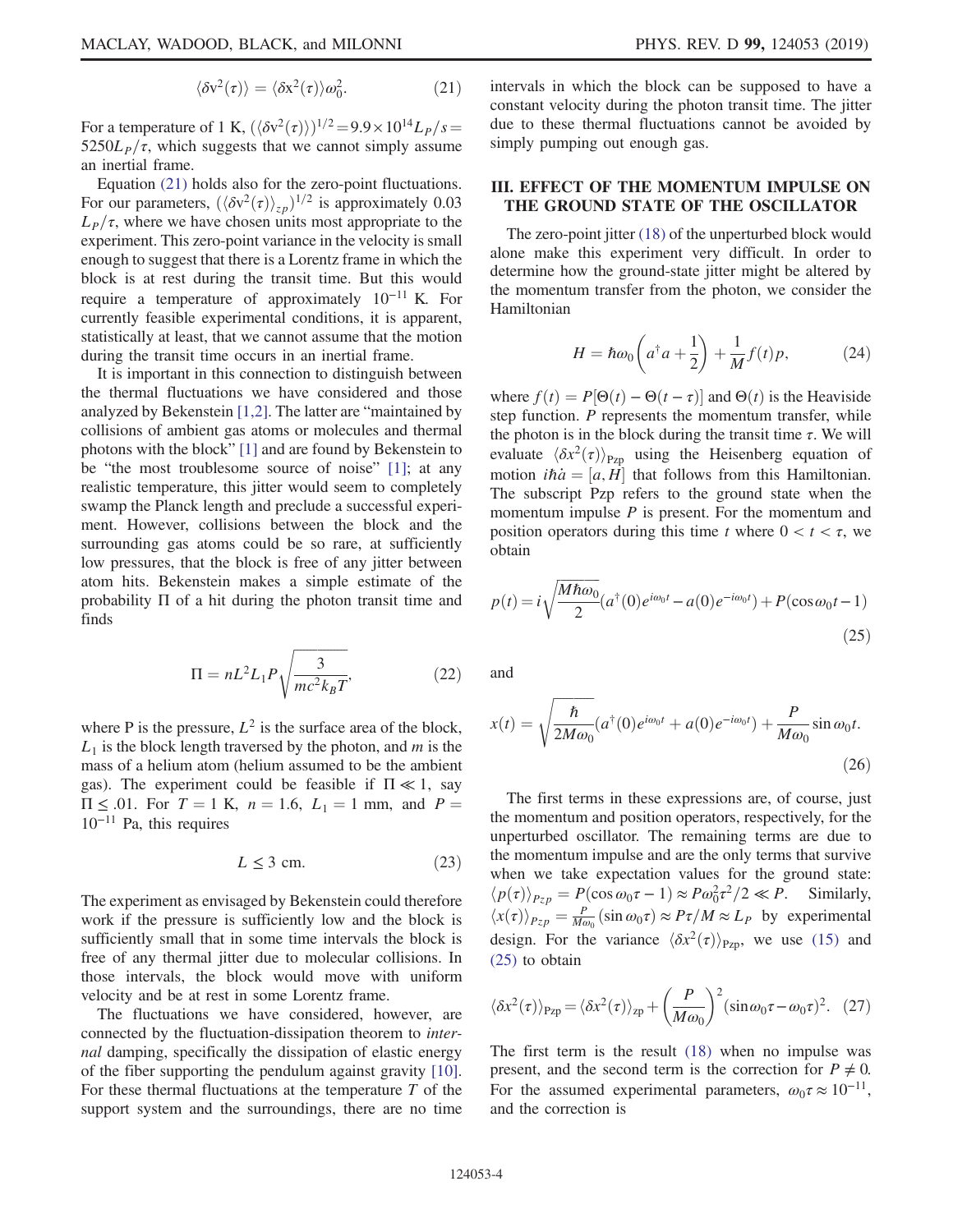$$
\langle \delta x^2(\tau) \rangle_{\text{Pzp}} - \langle \delta x^2(\tau) \rangle_{\text{zp}} \approx \frac{P^2 \omega_0^4 \tau^6}{36M^2} \approx 10^{-113} \text{ m}^2. \tag{28}
$$

Thus, as implicitly assumed above, the effect of the impulse P on the zero-point variance  $\langle \delta x^2(\tau) \rangle_{\text{zp}}$  is negligible.

## <span id="page-4-0"></span>IV. PROBABILITY OF EXPERIMENTAL SUCCESS BASED ON MOMENTUM RESTRICTIONS

As Bekenstein noted, the experiment "cannot employ a macroscopic light pulse instead of a single photon. In the former case the pulse is always partially reflected back, and the resulting recoil of the block imparts to it a constant velocity leading ultimately to unlimited translation" [\[1\].](#page-5-0) We have argued that the unavoidable fluctuations in the position of the block will, on average, result in its translation by much more than  $L_p$  during the transit of a single photon; then, it is unlikely that the photon will experience any anomalous reflection that would be expected without these fluctuations. It is natural to ask what is the likelihood of observing anomalous reflection in repeated singlephoton measurements. For a rough estimate, let us assume that the largest block momentum  $p_{\text{max}}$  that results in a displacement less than  $L_p$  during a photon transit is given by  $(p_{\text{max}}/M)\tau=L_p$ . Then, we identify a probability of success for observing an anomalous reflection in each of a series of repeated single-photon observations, based on the ground-state momentum wave function  $\phi_0(p)$  for the block, as

<span id="page-4-2"></span>
$$
\mathcal{P}_{\text{zp}} = \int_{-p_{\text{max}}}^{p_{\text{max}}} dp |\phi_0(p)|^2
$$
  
= 
$$
\left(\frac{1}{\pi M \hbar \omega_0}\right)^{1/2} \int_{-p_{\text{max}}}^{p_{\text{max}}} dp e^{-p^2/M \hbar \omega_0}
$$
  

$$
\approx \left(\frac{4M}{\pi \hbar \omega_0}\right)^{1/2} \frac{L_p}{\tau} \approx 1.3 \times 10^{-9}, \tag{29}
$$

<span id="page-4-4"></span>since  $p_{\text{max}} \ll (M\hbar\omega_0)^{1/2}$ . This is the probability that the block momentum is less than  $|p_{\text{max}}|$  and defines an upper limit, set by zero-point jitter, to the probability of an observation of anomalous reflection. For the much larger, thermally driven center-of-mass fluctuations, we estimate, similarly,

$$
\mathcal{P}_T \approx \left(\frac{2M}{\pi k_B T}\right)^{1/2} \frac{L_p}{\tau} \approx \frac{8 \times 10^{-15}}{\sqrt{T(K)}}.\tag{30}
$$

which gives a probability of success about 5 orders of magnitude smaller than [\(29\)](#page-4-2) for  $T = 1$  K.

This result can be also understood from a purely classical perspective. The change in position  $\delta x_{\tau}$  of an oscillator relative to  $L_p$  after the transit time  $\tau$  can be approximated as

$$
\frac{\delta x_{\tau}}{L_p} = \frac{\tau p_0}{ML_p} + \frac{P\tau}{ML_p}.
$$
\n(31)

<span id="page-4-3"></span>If the photon strikes the oscillator when it is exactly at a turning point, i.e.,  $p_0 = 0$ , we would get a displacement from only the second term, which is of the order of  $L_p$  by design. However, if the oscillator is  $NL_p$  away from the classical turning point  $x_t$  at the time of impact, then the block momentum is not zero, and

$$
\frac{\delta x_{\tau}}{L_p} = \frac{\tau \omega_0 \sqrt{2x_t N L_p}}{L_p} + \frac{P \tau}{M L_p}.
$$
 (32)

The first term is the excess displacement due to the oscillator's initial energy. Based on Bekenstein's parameters, the first term on the right side of Eq. [\(32\)](#page-4-3) is approximately 0.3,10 and 300 for  $N = 1, 10^3$ , and  $10^6$ , respectively. This shows that for a successful experiment, the photon needs to strike the oscillator when it is near  $x_t$  to the accuracy of  $L_p$  or, equivalently, when its momentum is near zero, accurate to the order of  $p_{\text{max}}$ . The corresponding quantum mechanical probabilities for such a "timed hit" are expressed by Eqs. [\(29\)](#page-4-2) and [\(30\)](#page-4-4).

In a less simplistic classical model, the photon could be described as a wave packet with a physical extent of perhaps several wavelengths. The wavelength is 0.4  $\mu$ m, so its extent might be 2–3  $\mu$ m. This is much smaller than the thickness assumed for the block (1000  $\mu$ m), so that the photon transit time in this model is well defined [\[4\]](#page-5-2), but its spatial extent is about  $10^{28} L_p$ , which makes it very difficult to imagine that the photon arrival occurs at the instant when the glass momentum  $p_0$  is zero.

#### V. CONCLUSIONS

<span id="page-4-1"></span>In analyzing his ingenious proposal, Bekenstein concluded that the problem of thermal fluctuations of the block's position due to collisions with an ambient gas could be circumvented by conducting the experiment at sufficiently low temperatures and pressures. We have argued that the zero-temperature jitter of the block, which was not addressed by Bekenstein, appears to make it impossible, for realistic experimental parameters, "to sidestep the onerous requirement of localization of a probe on the Planck length scale" [\[1\].](#page-5-0) Success of the proposed experiment in revealing Planck-scale signals appears to be even more unlikely when we take into account the fluctuations that must, according to the fluctuation-dissipation theorem, accompany the internal damping of the pendulum system.

#### ACKNOWLEDGMENTS

We thank Lowell S. Brown, Richard J. Cook, Ashok Das, Joseph H. Eberly, Adrian C. Melissinos, Emil Mottola, and Peter R. Saulson for their helpful comments.